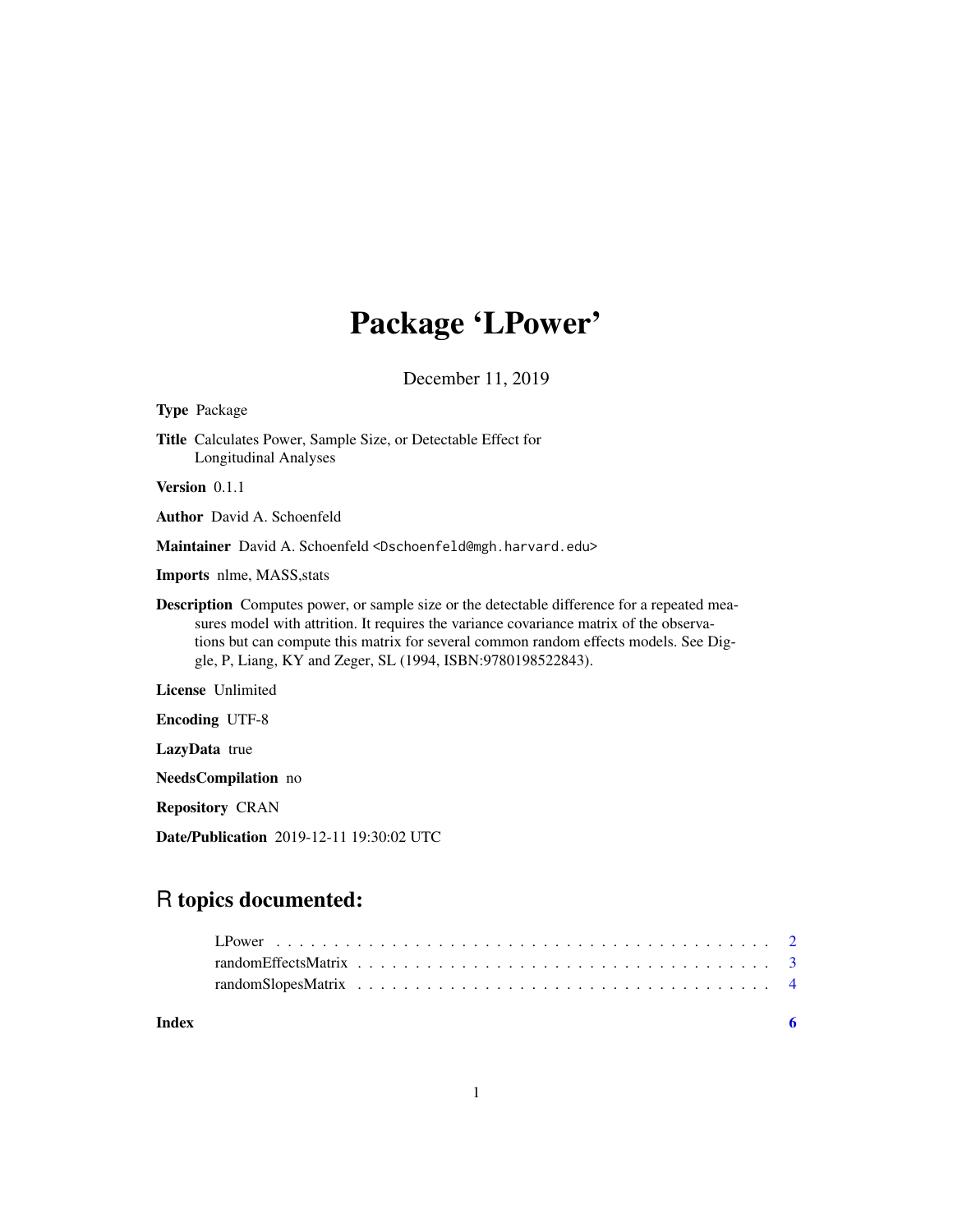<span id="page-1-0"></span>2 **LPower** 

<span id="page-1-1"></span>

# Description

Provide two of three parameters (power, sample size, detectable effect) and it supplies the third in a design with repeated measures. It requires the design matrix, and the variance covariance matrix of the repeated measures. It can also take into account of attrition at each of the time points in the model.

#### Usage

```
LPower(rx_effect = NULL, sample_size = NULL, allocationRatio = c(1, 1), power = NULL,
          contrast=c(rep(0,dim(xMatrix[[1]])[2]-1),1), xMatrix, vMatrix,
          attritionRates = 0, alpha = 0.025,
          simulate=FALSE,nsims=1000,betas=c(rep(0,dim(xMatrix[[1]])[2]-1),1))
```
# Arguments

| rx_effect       | The size of the effect to be detected. Set to Null if this is the parameter to be<br>calculated.                                                                                                         |  |  |
|-----------------|----------------------------------------------------------------------------------------------------------------------------------------------------------------------------------------------------------|--|--|
| sample_size     | The total sample size of the study.                                                                                                                                                                      |  |  |
| allocationRatio |                                                                                                                                                                                                          |  |  |
|                 | The allocation ratio, the allocation to each arm in the study or to each group of<br>patients that have a distinct design matrix.                                                                        |  |  |
| power           | The desired power. Null if the power is to be computed.                                                                                                                                                  |  |  |
| contrast        | The contrast to be estimated, the default value, which is valid if the xMatrix<br>paramter is a list is $c(0,1)$ . That is the last parameter is the effect of interest.                                 |  |  |
| xMatrix         | A list of matricies giving the regression coefficients for each patient group, note<br>that the all must have the same dimensions.                                                                       |  |  |
| vMatrix         | A list of variance covariance matricies for each patient group. A single matrix<br>also will work if all patients groups have the same variance covariance matrix.<br>All must have the same dimensions. |  |  |
| attritionRates  | A vector which is the rate of attrition between each visit. Attrition is considered<br>to be exponential between visits.                                                                                 |  |  |
| alpha           | The significance level                                                                                                                                                                                   |  |  |
| simulate        | Logical, indicating that you also want to run a simulation to calculate the power<br>given the calculated sample size or detectable difference.                                                          |  |  |
| nsims           | Number of simulations to use.                                                                                                                                                                            |  |  |
| betas           | Coefficient value for simulations. Note that betas is rescaled so that the value of<br>the contrast is rx_effect. The code is betas=rep(rx_effect/(matrix(betas, 1, m[2])%*% mcontrast                   |  |  |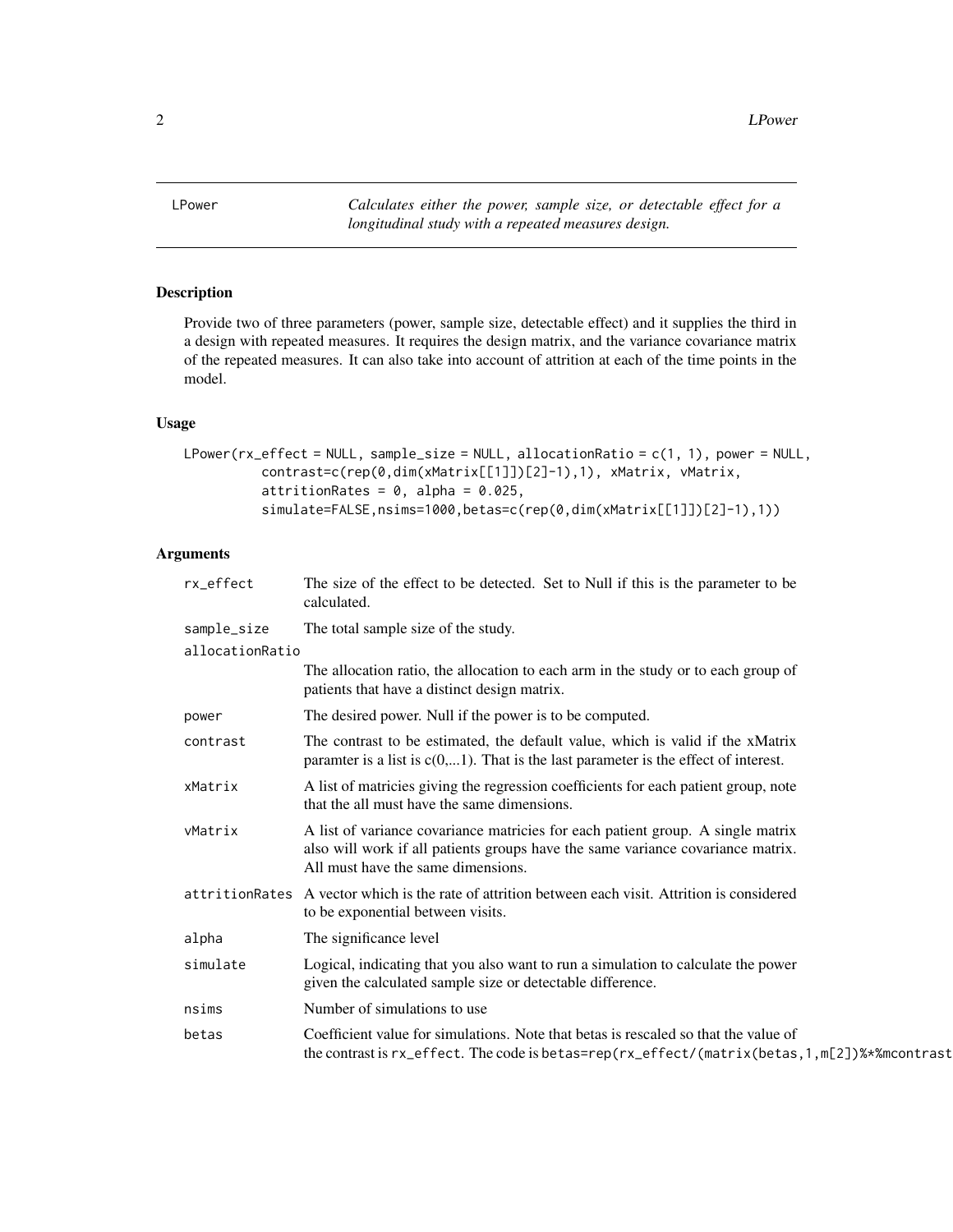# <span id="page-2-0"></span>randomEffectsMatrix 3

# Value

A vector giving the detectable difference, sample size and power.

#### Note

```
The code to analyse the model used in the simulation is something like mod2 = nIm:gls(y~X1+X2+X3,correlation= corSymm(form = ~visits|subject),weights = varIdent(form =~1|visits),na.action = na.omit,data
= df) with test statistic. sum(contrast * mod2$coefficients)/sqrt(t(mcontrast) mod2$varBeta
%*% mcontrast)
```
# Author(s)

David A. Schoenfeld

# References

Diggle, P., Liang, K.Y. and Zeger, S.L., 1994. Longitudinal data analysis. New York: Oxford University Press, 5, pp 59, ISBN:9780198522843

# See Also

[randomEffectsMatrix](#page-2-1), [randomSlopesMatrix](#page-3-1)

#### Examples

```
#This would be what would be used for an analysis of covariance assuming
#a correlation of 0.3 and a standard deviation of 5.46.
LPower(sample_size=60,power=.8,
     xMatrix=list(matrix(c(1,1,0,1,0,0),2,3),matrix(c(1,1,0,1,0,1),2,3)),
     vMatrix=5.46^2*matrix(c(1,0.3,0.3,1),2,2),attritionRates=0.1)
```
<span id="page-2-1"></span>randomEffectsMatrix *Calculates the variance covariance matrix for a multivariate normal vector when there are random effects.*

# Description

Computes the variance covariance matrix of an m vector which results from a random effects model.

#### Usage

```
randomEffectsMatrix(zMatrix, vs, sigma2)
```
# Arguments

| zMatrix | An $mXp$ design matrix which specifies how p random variables with zero mean |
|---------|------------------------------------------------------------------------------|
|         | are linearly related to the m-dimensional normal vector.                     |
| ٧S      | The $pXp$ variance covariance matrix of the random effects.                  |
| sigma2  | The error variance.                                                          |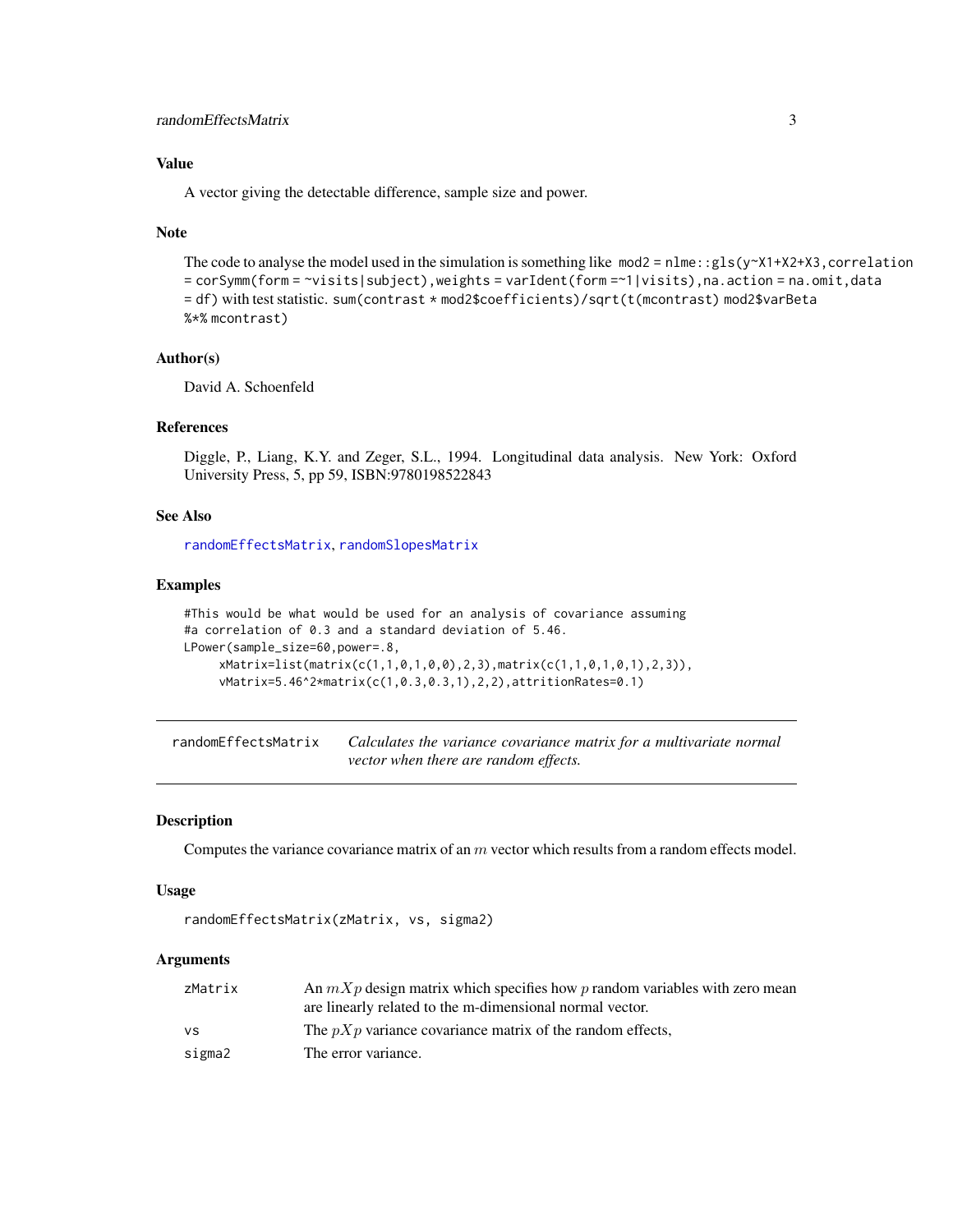#### <span id="page-3-0"></span>Details

We assume that  $y_t = \mu_t + \sum \gamma_j z_{t,j} + \sigma^2 \epsilon$ , where  $\gamma_j$  are random variables with mean 0 and and variance covariance vs, and z is zMatrix,  $\epsilon$  is a standard normal random variable. The zMatrix could be a list of matricies

# Value

Either a single variance covariance matrix or a list of them if zMatrix is a list.

#### Author(s)

David A. Schoenfeld

# See Also

[LPower](#page-1-1),[randomSlopesMatrix](#page-3-1)

# Examples

```
#Creates random variance covariance matrix for random follow up model
#where baseline is random among patients and all follow up have a compound symetry structure
 #from a common random effect
vars=randomEffectsMatrix(cbind(rep(1,5),matrix(c(0,rep(1,4)),5,1)),
            matrix(c(31.8,.8527,.8527,.6687),2,2),2.7085)
LPower(sample_size=40,power=.8,
      xMatrix=list(cbind(1,c(0,rep(1,4)),0),cbind(1,c(0,rep(1,4)),c(0,rep(1,4)))),vMatrix=vars)
#Creates random variance covariance matrix for random slopes model
vars=randomEffectsMatrix(cbind(rep(1,5),0:4),
            matrix(c(31.8,.8527,.8527,.6687),2,2),2.7085)
LPower(sample_size=40,power=.8,
      xMatrix=list(cbind(1,0:4,0),cbind(1,0:4,0:4)),vMatrix=vars)
```
<span id="page-3-1"></span>randomSlopesMatrix *Creates the xMatrix and zMatrix, and attrition rates for a two treatment clinical trial analyzed using the random slopes model.*

# Description

In the random slopes model each patient has a linear trajectory over time with a random intercept and slope. The intercepts are assumed to be the same for each of two treatment groups and the treatment effect is measured by the difference in average slopes.

#### Usage

randomSlopesMatrix(visit, vs, sigma2, dropPerMonth,baselineTreatment=FALSE)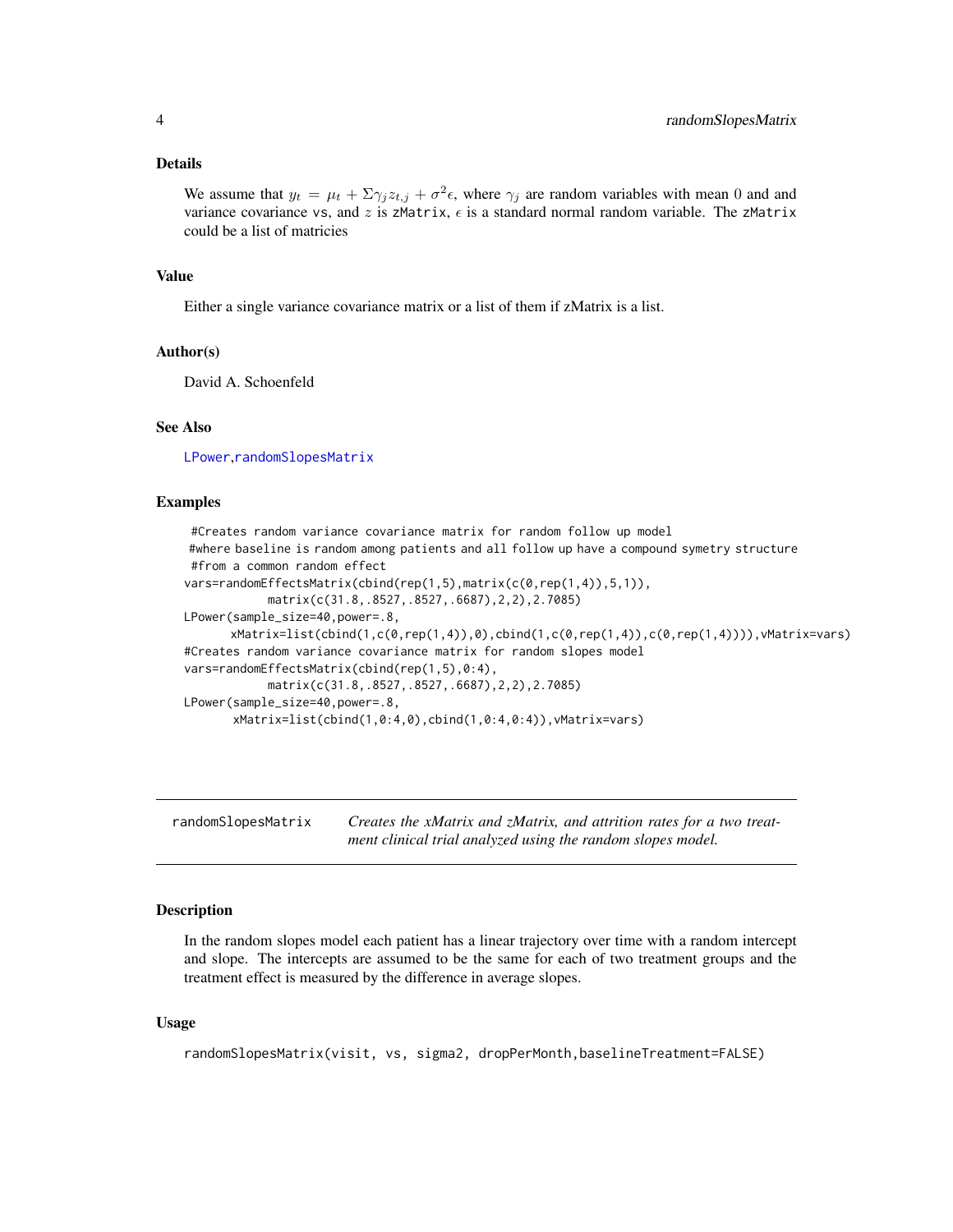#### <span id="page-4-0"></span>Arguments

| visit             | A vector of visit times or a list of two visit time vectors if the treatments have<br>different visit times.                                                                                                                       |
|-------------------|------------------------------------------------------------------------------------------------------------------------------------------------------------------------------------------------------------------------------------|
| vs                | The variance covariance matrix of the intercept and slope random effects.                                                                                                                                                          |
| sigma2            | The error variance.                                                                                                                                                                                                                |
| dropPerMonth      | Either a single number which is the attrition rate or a vector of attrition rates for<br>each visit. Note this would have length one less than the number of visits since<br>the attrition after the last visit would not be used. |
| baselineTreatment |                                                                                                                                                                                                                                    |
|                   | A logical indicating whether their treatment is in the model as a main effect. In<br>a random slopes model the effect or treatment is measured by the treatment-time<br>interaction.                                               |

# Details

This calculates the matrices for the random slopes model  $y_t = \mu + \beta_1 t + \beta_2 t * I$  (rx = 1) + u + bt +  $\sigma^2 \epsilon$ , where  $u, b, \epsilon$  are random variables. Note that a treatment main effect is not included in the model by default, because in a randomized study the treatments should be the same at the baseline visit. This practice may vary.

# Value

A list of xMatrix,vMatrix,attritionRates for input into [LPower](#page-1-1)

#### Author(s)

David A. Schoenfeld

# References

Q Yi and T. Panzarella. Estimating sample size for tests on trends across repeated measurements with missing data based on the interaction term in a mixed model. Control Clin Trials, 23(5):481–96, 2002.

# See Also

[LPower](#page-1-1)

# Examples

```
vars=randomSlopesMatrix(list(c(0,1,2,4,6),c(0,1,2,4,6)),
                matrix(c(31.8,.8527,.8527,.6687),2,2),2.7085,.02)
LPower(sample_size=40,power=.8,xMatrix=vars$xMatrix,
vMatrix=vars$vMatrix,attritionRates=vars$attritionRates)
```